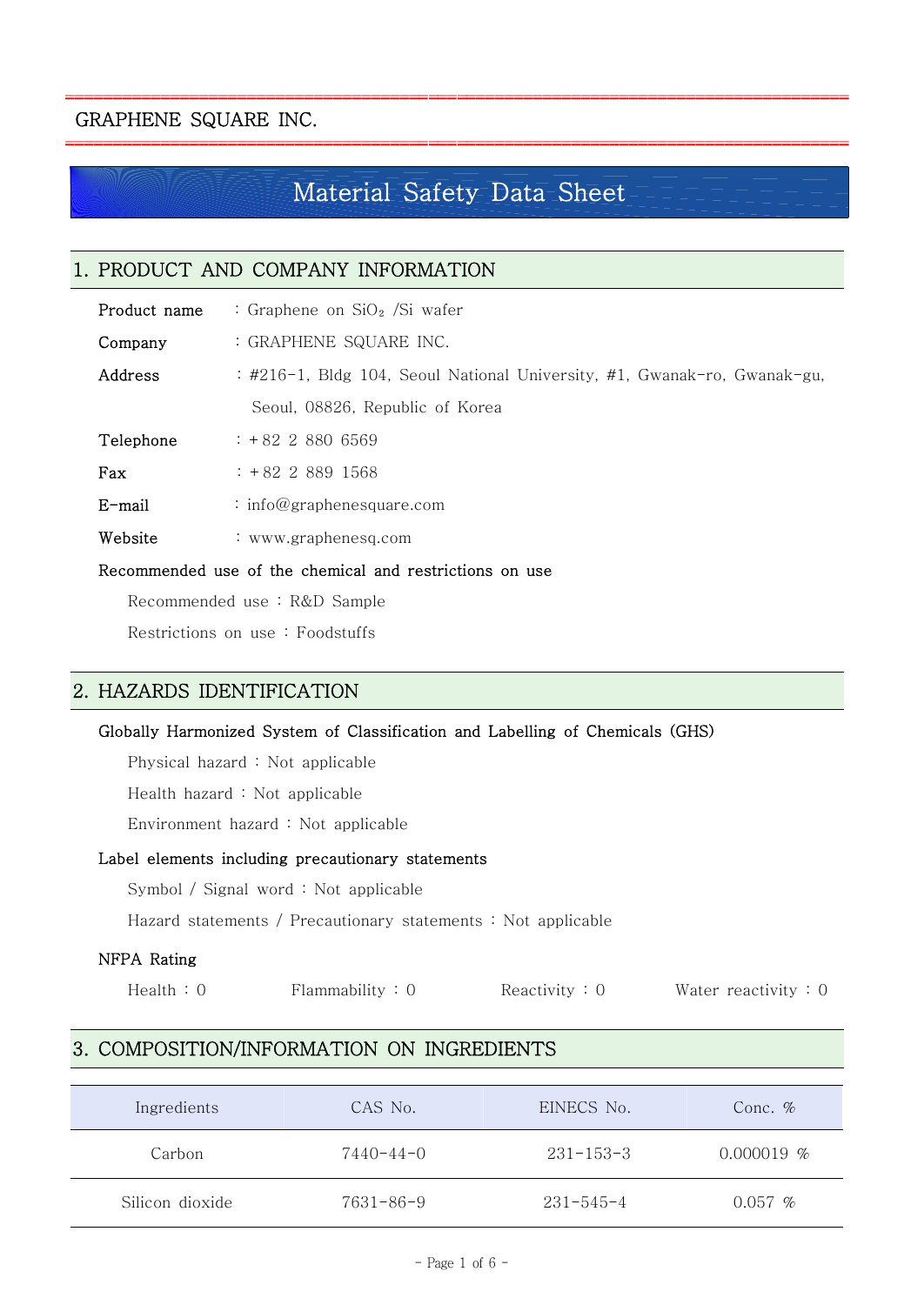# 4. FIRST AID MEASURES

#### In case of eye contact

Rinse thoroughly with plenty of water for at least 15 minutes and consult a physician.

#### In case of skin contact

Wash off with soap and plenty of water.

#### If inhaled

If breathed in, move person into fresh air. If not breathing, give artificial respiration.

#### If swallowed

Never give anything by mouth to an unconscious person.

#### Potential health effect

May be harmful if swallowed.

Other medical attention.<br>Medical personnel should be aware of the protective measures of the substance.

#### 5. FIRE-FIGHTING MEASURES

#### Flammable properties

Flash point : No flash occurred under 93 ℃ (Rapid equilibrium method)

Autoignition temperature : No spontaneous combustion under 200 ℃

Burning rate : Did not ignite. at 20 ℃ (UN TDG test & criteria - Test N1)

#### Suitable extinguishing media

Water spray, alcohol-resistant foam, dry chemical, carbon dioxide

# Specific hazards arising from the chemical No data available

#### Special protective equipment for fire-fighters

Wear self contained breathing apparatus for fire fighting if necessary.

#### 6. ACCIDENTAL RELEASE MEASURES

#### Personal precautions

Avoid breathing dust.

#### Environmental precautions

No data available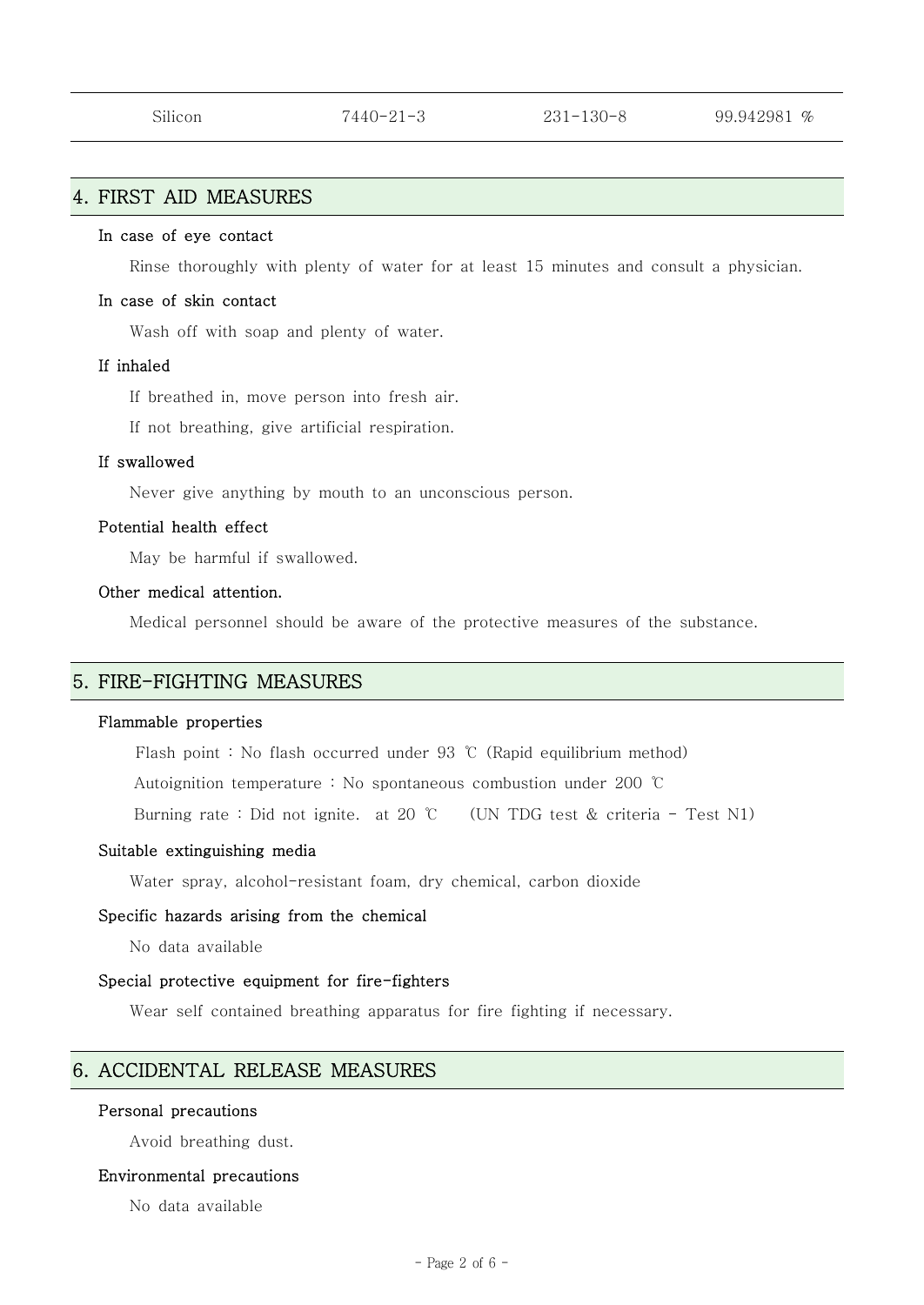#### Methods and materials for containment and cleaning up

Pick up and arrange disposed materials without creating dust.

### 7. HANDLING AND STORAGE

#### Precautions for safe handling

Avoid breathing dust. Avoid contact with skin and eyes. Wash hands thoroughly after handling.

#### Conditions for safe storage

Keep in suitable, closed containers for disposal.

#### 8. EXPOSURE CONTROL/PERSONAL PROTECTION

#### Components with workplace control parameter

KOSHA :

| Chemical Name | TWA                 | <b>STEL</b> |
|---------------|---------------------|-------------|
| Silicon       | $10 \text{ mg/m}^3$ |             |

US ACGIH : No data available

Appropriate engineering controls : Ventilation

Personal protective equipment

Respiratory protection : Dust mask

Hand protection : Protective gloves

Eye protection : Protective goggles

Skin and body protection : Working clothes

#### 9. PHYSICAL AND CHEMICAL PROPERTIES

State : Solid (Not powder) at 20 ℃

Appearance form : Plate (Thickness  $:$   $>$  0.5 mm)

 $pH : 6.5 \sim 7.5$  at 20 °C  $\bullet$  Sample : H<sub>2</sub>O = 1 : 5 (V/V)

Flash point : No flash occurred under 93 ℃ (Rapid equilibrium method)

Autoignition temperature : No spontaneous combustion under 200 ℃

Water solubility : Water Insoluble at 20 ℃

**Density** : 2.3 at 20  $\degree$ C

#### Flammability

Burning rate : Did not ignite. at 20 ℃ ※ UN TDG test & criteria - Test N1

Explosive properties : No self-reaction hazard ※ UN TDG test & criteria - Test E3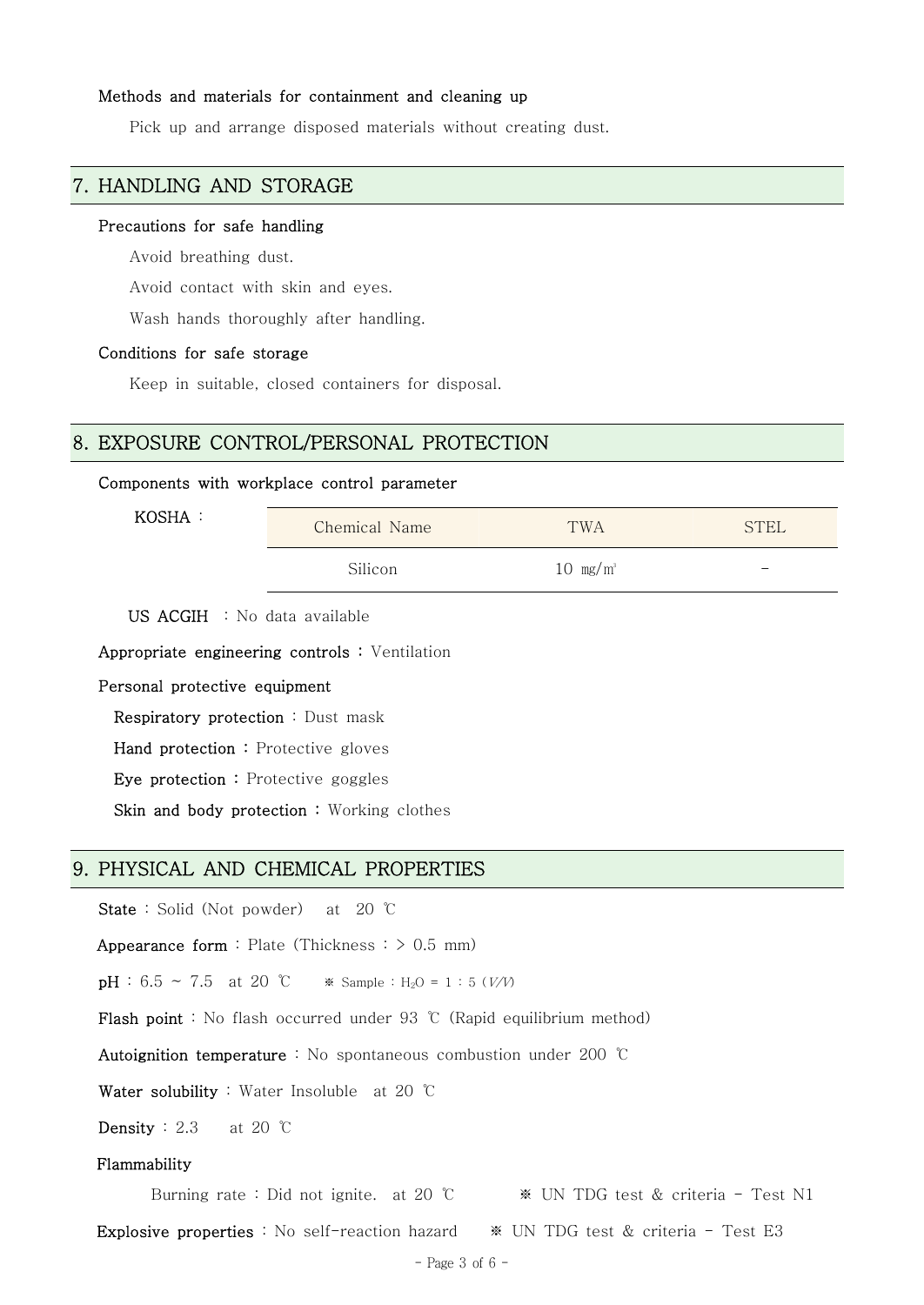Melting range : No data available

Boiling point (Initial) : No data available

Vapour pressure : No data available

Decomposition temperature : No data available

Partition coefficient (n-octanol/water) : No data available

Viscosity : No data available

Lower explosion limit / Upper explosion limit : No data available

# 10. STABILITY AND REACTIVITY

#### Chemical stability

Stable under general condition.

#### Conditions to avoid

Avoid dust formation.

#### Materials to avoid

Strong oxidizing agents

#### Hazardous decomposition products

Carbon oxides

## 11. TOXICOLOGICAL INFORMATION

#### Acute toxicity

|                                                                                | Oral                                          | rat    |  | $LD50$ : > 2,000 mg/kg    |  | ☀ from US NLM / ECHA |  |
|--------------------------------------------------------------------------------|-----------------------------------------------|--------|--|---------------------------|--|----------------------|--|
|                                                                                | Inhalation                                    | rat    |  | $LC50:$ No data available |  |                      |  |
|                                                                                | Skin                                          | rabbit |  | $LD50:$ No data available |  |                      |  |
| <b>Skin irritation</b> : Not classifiable $\frac{1}{2}$ from ECHA              |                                               |        |  |                           |  |                      |  |
| <b>Eye irritation</b> : Not classifiable $\frac{1}{2}$ from ECHA               |                                               |        |  |                           |  |                      |  |
|                                                                                | Respiratory sensitization : No data available |        |  |                           |  |                      |  |
| Skin sensitization : No data available                                         |                                               |        |  |                           |  |                      |  |
| Germ cell mutagenicity : No data available                                     |                                               |        |  |                           |  |                      |  |
| <b>Carcinogenicity</b> : Not classifiable $\frac{1}{2}$ from CCRIS / IARC      |                                               |        |  |                           |  |                      |  |
| Reproductive toxicity : No data available                                      |                                               |        |  |                           |  |                      |  |
| Specific target organ toxicity - single exposure $(GHS)$ : No data available   |                                               |        |  |                           |  |                      |  |
| Specific target organ toxicity – repeated exposure $(GHS)$ : No data available |                                               |        |  |                           |  |                      |  |
| Aspiration hazard : No data available                                          |                                               |        |  |                           |  |                      |  |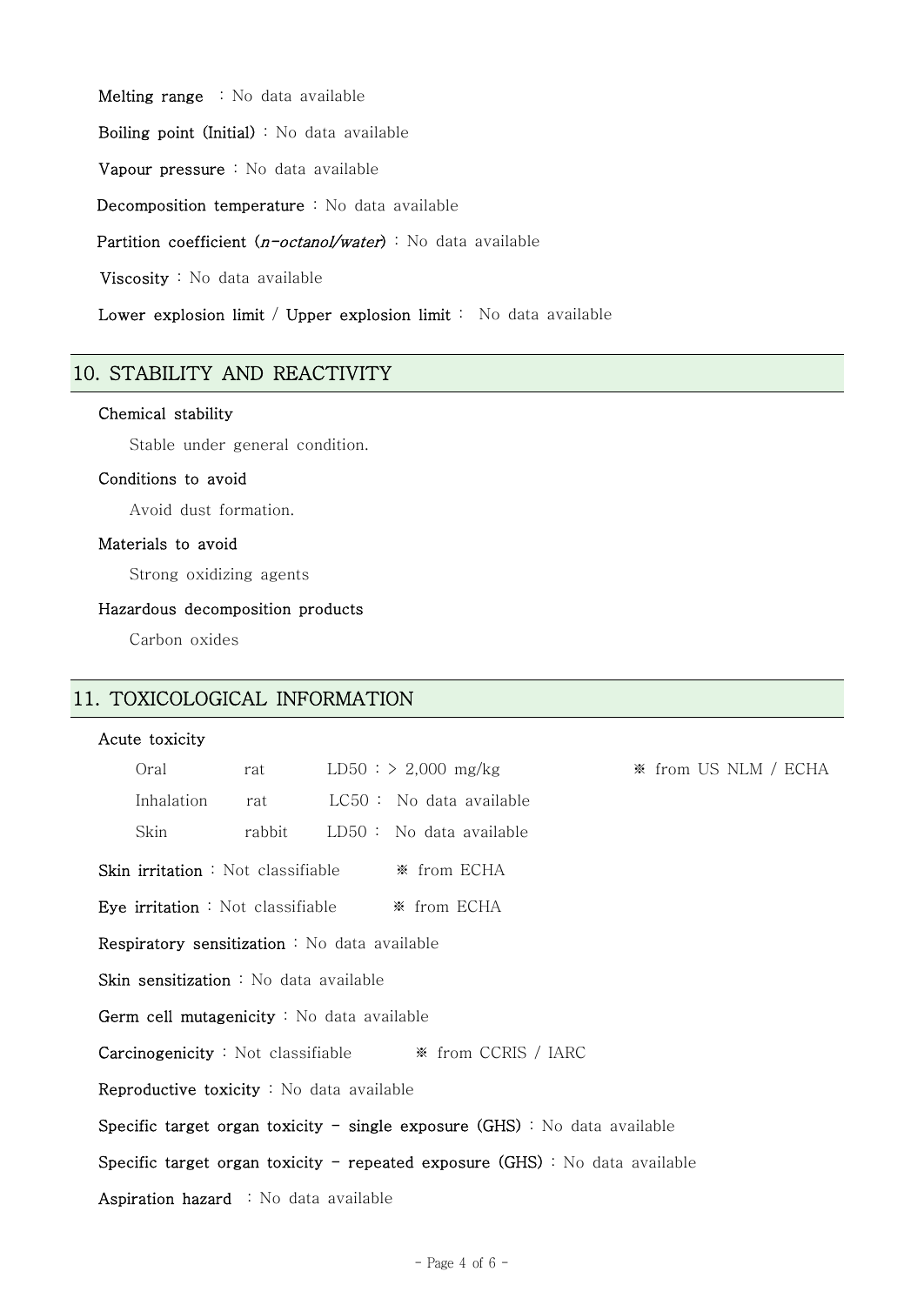# 12. ECOLOGICAL INFORMATION

#### Toxicity

| Fish                                                     | $LC50$ : No data available |  |  |  |
|----------------------------------------------------------|----------------------------|--|--|--|
| Crustacean                                               | $EC50$ : No data available |  |  |  |
| Algae                                                    | $EC50$ : No data available |  |  |  |
| <b>Persistence and degradability</b> : No data available |                            |  |  |  |
| <b>Bioaccumulative potential</b> : No data available     |                            |  |  |  |

Mobility in soil : No data available

Other adverse effects : No data available

#### 13. DISPOSAL CONSIDERATIONS

#### Disposal consideration

Observe all environmental regulations.

#### Disposal precaution

Keep in suitable, closed containers for disposal.

#### 14. TRANSPORT INFORMATION

UN TDG : Not dangerous goods

IATA : Not dangerous goods

IMDG : Not dangerous goods

Marine pollution : Not applicable

#### Special precaution

Fire EmS Guide : F-A (Recommendation)

Spillage EmS Guide : Not dangerous goods

#### 15. REGULATORY INFORMATION

Korea Industrial Safety and Health Act (GHS) : Not applicable

Korea Hazardous Materials Safety Control Act : Not hazardous material

Korea Chemicals Control Act : Not toxic chemical

Korea Persistent Organic Pollutants Control Act : Not applicable

US OSHA Hazards (GHS) : Not applicable

#### 16. OTHER INFORMATION

**\*** from US NLM / ECHA